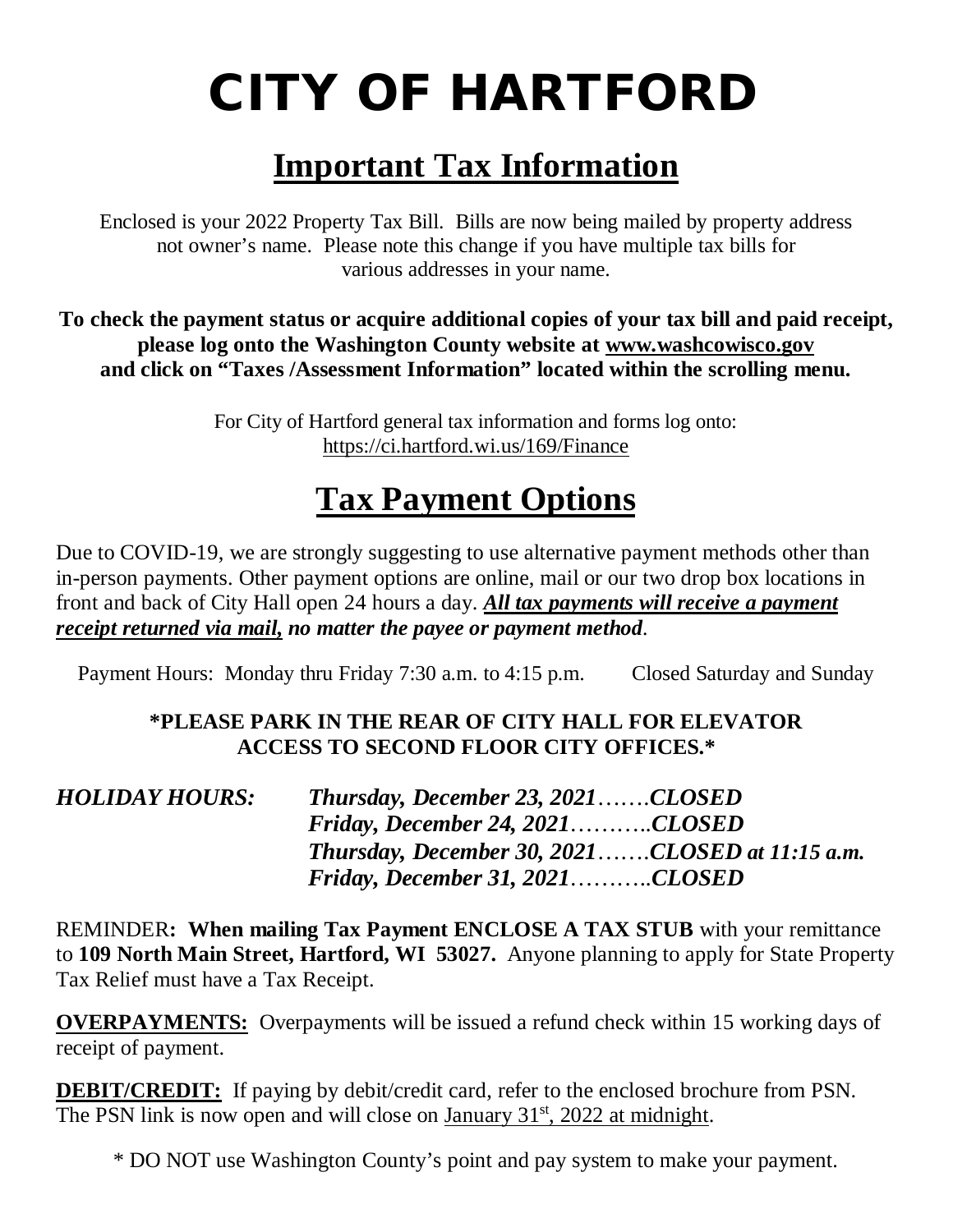## Dates to Remember

#### You may elect to utilize the real estate tax installment plan by paying your taxes according to the following schedule:

1st Installment -- January 31, 2022

Made payable to: City of Hartford Treasurer 109 North Main Street, Hartford, WI 53027-1591

#### 2<sup>nd</sup> Installment -- July 31, 2022

Made payable to: Washington County Treasurer P. O. Box 1986 West Bend, WI 53095-7986

**If the installment plan is not utilized, full payment is due to the City of Hartford by January 31, 2022.**

Assessments and Personal Property taxes may not be paid in installments, they must be paid in full by January 31, 2022.

#### **TAX PAYMENTS POSTMARKED 2021, BUT DELIVERED IN 2022, WILL BE RECEIPTED AS 2022 BUT NOTED AS PAID IN 2021.**

## **Dog and Cat Licenses**

**APRIL 1, 2022** is the last day to pay dog licenses and cat licenses without penalty. After April 1, 2022, a \$5.00 late fee will be added to the below fees.

**Due to COVID-19**, we are strongly suggesting to use alternative methods other than in-person. Forms can be obtained on the City's website at:<https://ci.hartford.wi.us/DocumentCenter/> under the City Clerk folder.

Unneutered Male or Unspayed Female \$20.00 Neutered Male or Spayed Female \$10.00

Return completed form, current rabies vaccination information and payment (check made payable to "City of Hartford") via mail or drop box. License and proof of vaccination will be returned to you via mail.

> *\*License will not be processed without current rabies vaccination information from a veterinarian.*